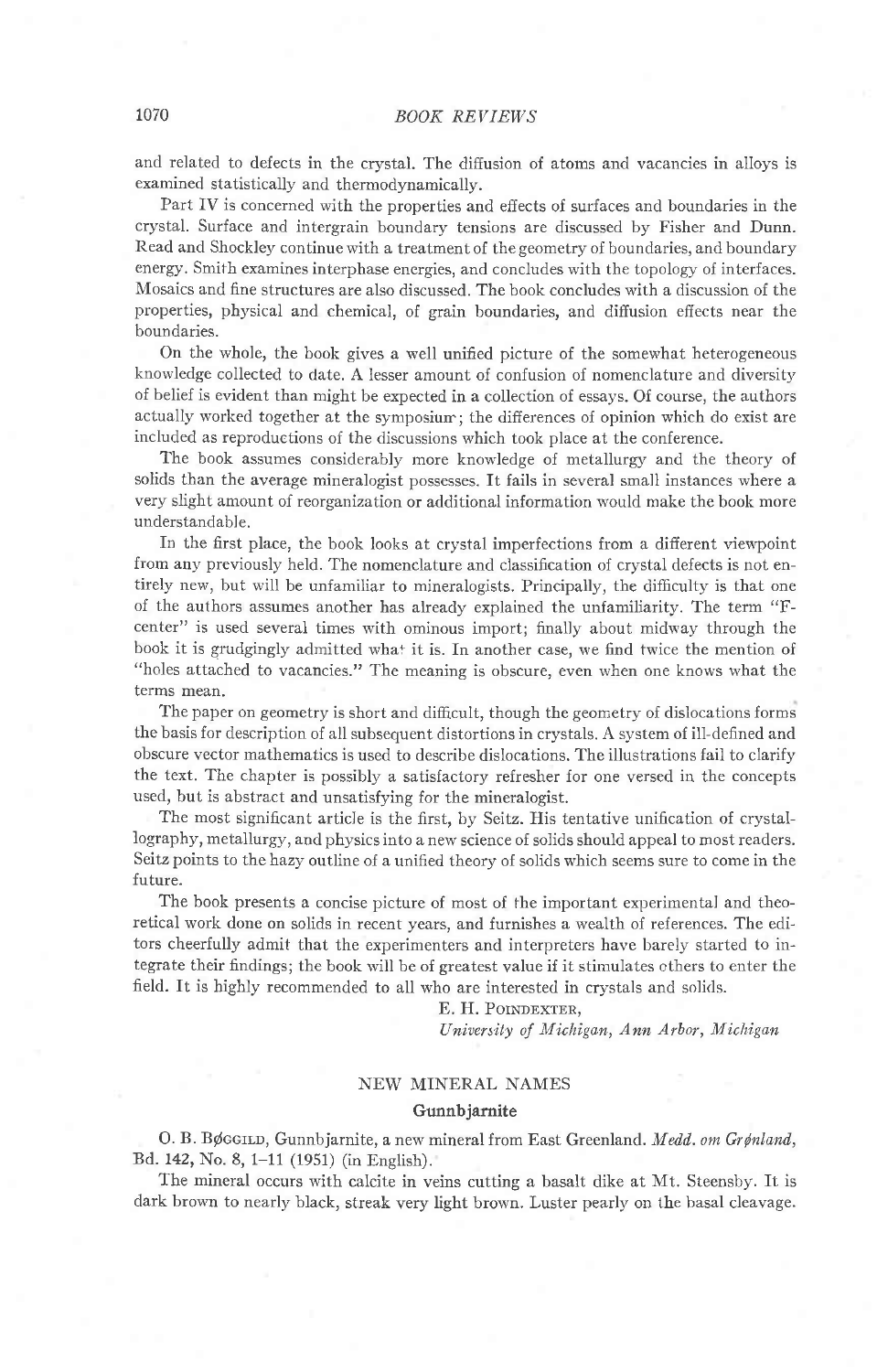## BOOK REVIEWS 1071

Cleavage basal micaceous, the flakes flexible and elastic in one direction, easily broken in the other. A second cleavage, taken as {010}, is strongly developed so that ribbon-Iike fragments are formed. Hardness  $2-2\frac{1}{2}$ , sp. gr. variable (depending on hydration?); measurements using Thoulet solution gave 2.025 to 2.134. Optically negative, axial plane (010), with indices variable,  $\beta = 1.540$  to 1.571,  $\gamma = 1.561$  to 1.593, 2V ca. 60°.

Analysis by A. H. Nielsen gave  $SiO<sub>2</sub>$  43.15, TiO<sub>2</sub> none, Al<sub>2</sub>O<sub>3</sub> 3.29, Fe<sub>2</sub>O<sub>3</sub> 14.57, FeO 1.06, MnO 0.13, MgO 12.98, CaO 3.66, H<sub>2</sub>O<sup>+</sup> 7.19, H<sub>2</sub>O<sup>-</sup> 12.17, CO<sub>2</sub> not detd.; sum 98.20%. (Presumably the sample contained calcite M.F.). A dehydration curve is given;  $9.47\%$ was lost to 110°, 11.3% to 206°, 12.4% to 300°. The mineral rehydrates rapidly in the air. Nearly infusible before the blowpipe; very thin splinters fuse to a black, magnetic mass. Easily decomposed by HCI with separation of amorphous silica, which shows double refraction.

The mineral is a member of the nontronite group, difiering from many similar materials in its high content of MgO and  $Fe<sub>2</sub>O<sub>3</sub>$ .

NAME: For the Norseman Gunnbjørn Ulfsson who is generally regarded as the discoverer of Greenland (ca. 900).

Discussion: Study by x-ray, electron microscope, and differential thermal analysis would be highly desirable.

#### MICHAEL FLEISCHER

## Dalyite

R. VAN TASSEL, Dalyite, a new potassium zirconium silicate, from Ascension Island Atlantic. Mineralog. Mag., 29, 850-857 (1952).

The mineral occurs as a rare accessory, about  $0.2\%$  of the rock, in medium-grained, pinkish-gray alkali granites mainly composed of microperthite and quartz with aegirine and an amphibole. It is in colorless crystals 0.05 to 0.5 mm. in size with short prismatic habit and vitreous luster. Hardness  $7\frac{1}{2}$ . Sp. gr. 2.84  $\pm$  0.02. Dalyite is optically biaxial negative with  $\alpha=1.575$ ,  $\beta=1.590$ ,  $\gamma=1.601$ , all  $\pm 0.002$ , 2V 72°,  $\alpha$ : $c=7$ °. Dispersion very weak with presumably  $v < r$ .

Goniometric measurements of 23 crystals showed 16 forms with {T01}, [100], {1T0}, [110], and {T11} most common. Cleavages {101} and [010] good, {100} less distinct. Twinning was observed wth (100) as composition plane. Weissenberg photographs show dalyite to be triclinic, with  $a=7.51$ ,  $b=7.73$ ,  $c=7.00\text{\AA}$ ,  $\alpha=106^{\circ}$ ,  $\beta=113\frac{1}{2}^{\circ}$ ,  $\gamma=99\frac{1}{2}^{\circ}$ . Space group  $PT$ . Goniometric data agree with the cell constants from  $x$ -rays. The unit cell contains  $K_2ZrSi_6O_{15}$ . X-ray powder data are given.

A microchemical analysis by M. H. Hey on 22 mg. gave  $SiO<sub>2</sub> 61.85$ ,  $ZrO<sub>2</sub> 21.70$ ,  $K<sub>2</sub>O$ 14.60, Na<sub>2</sub>O 1.75, Fe<sub>2</sub>O<sub>3</sub> 0.37, H<sub>2</sub>O 0.64; sum 100.91%, corresponding to  $(K,Na)_{2}O:ZrO_{2}$ :SiO<sub>2</sub>=2.11:1.01:5.95, or K<sub>2</sub>ZrSi<sub>6</sub>O<sub>15</sub>. Dalyite is unaffected by warm concentrated HNO<sub>3</sub>, but is attacked slowly by cold HF, readily dissolved by hot HF. The name is for Reginald Aldworth Daly, Emeritus Professor of Geology, Harvard University.

M. F.

#### Hanl6ite

LEWIS LEIGH FERMOR, On a new chrome-garnet. Geological Magazine, 89, 145-147  $(1952).$ 

A description is quoted from F. R. Mallet, Mem. Geol. Survey India, 5, 153-172 (1866) of material from near the Hanl6 Monastery, in Rupshu, Kashmir. Here chromite is cut by thin seams, both sides of which are coated with very minute crystals of a brilliant emerald-green color. Analyses are quoted by Mallet of  $(a)$  by Komonen,  $(b)$  on a minute amount of material by Mr. Tween.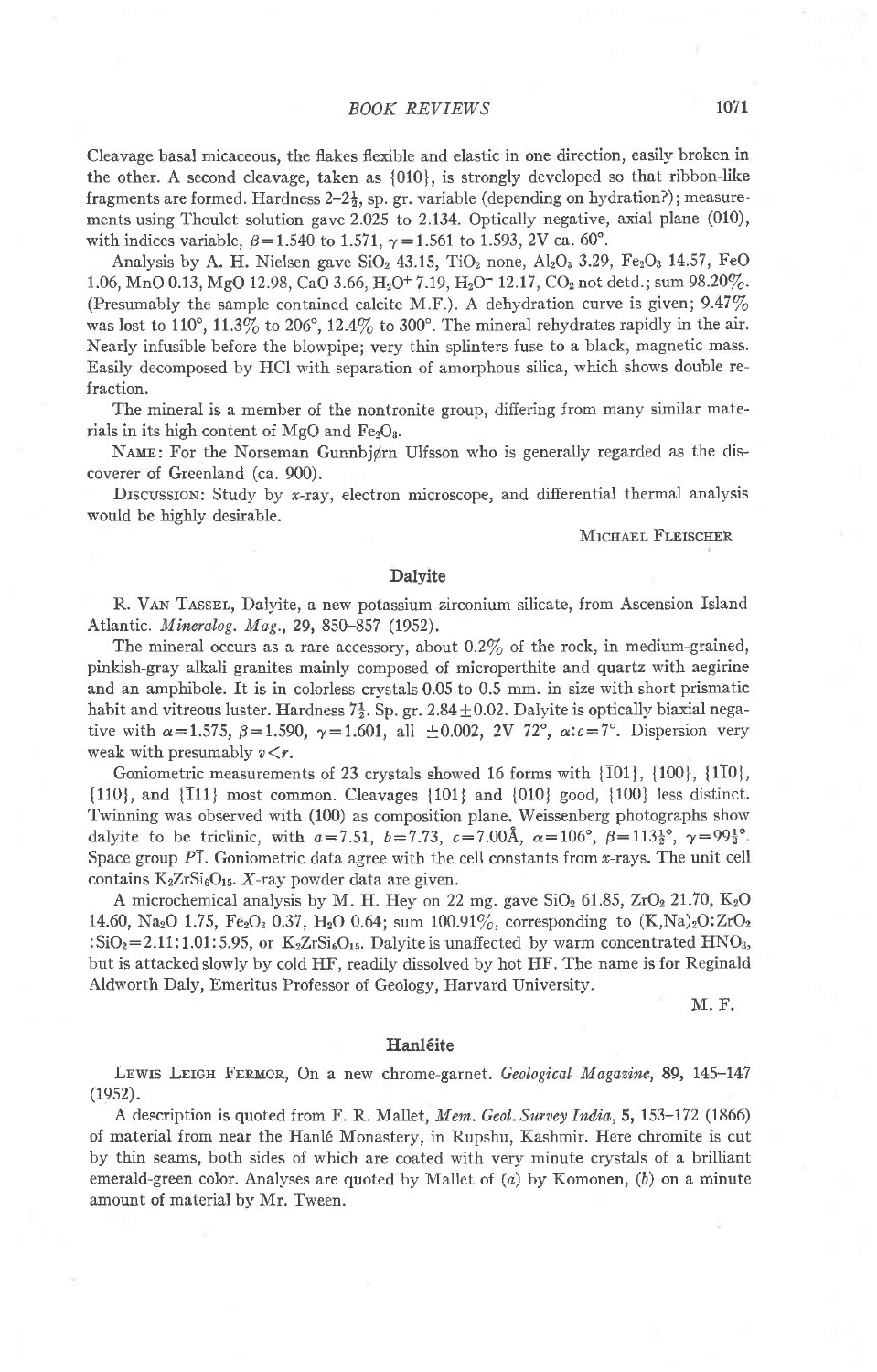## 1072 BOOK REVIEWS

|               | (a)   | (b)  |
|---------------|-------|------|
| Silica        | 37.11 | 41.2 |
| $Cr_2O_3$     | 22.54 | 33.5 |
| $\rm Al_2O_3$ | 5.88  |      |
| FeO           | 2.44  | 24.2 |
| MgO           | 1.10  |      |
| CaO           | 30.34 |      |
| $\rm H_2O$    | 1.01  | 1.1  |
|               |       |      |

On this basis, Fermor believes it likely that the material of analysis (6) is mainly  $Mg_3Cr_2(SiO_4)_3$  probably with some  $Fe_3Cr_2(SiO_4)_3$ , and suggests the name hand eiter the locality. The type material can not be found and the locality is very inaccessible.

Drscussrom: Inadequate basis for giving a new name.

M. F,

#### Sinhalite

G. F. CLARINGBULL AND MAX H. HEY, Sinhalite (MgAlBO4), a new mineral. Mineralog. Mag., 29, 841-849 (1952).

A brown cut gemstone labeiled olivine was found by George Switzer of the U. S. National Museum to give an  $x$ -ray photograph differing from that of olivine. Examination of 22 such stones in England showed 2 to be olivine, 20 to be a new mineral. The color is yellow to dark brown and greenish-brown. The mineral is biaxial, negative with  $ns$  (Na): $\alpha$  $=1.6667$  to 1.6765 (19 samples),  $\beta=1.6966$  to 1.7038 (18 samples),  $\gamma=1.7048$  to 1.7121 (20 samples),  $\gamma-\alpha=0.036$  to 0.0383, sp. gr. 3.47 to 3.50 (15 samples). The hardness is close to that of olivine. Weissenberg photographs showed sinhalite to be orthorhombic with  $a=4.328, b=9.878, c=5.675 \text{ Å}, a:b:c=0.4381:1:0.5745.$  The unit cell contains  $4\text{MgAlBO}_4$ . Calculated sp. gr. 3.446. The following space groups are possible:

$$
D_{2h}^5
$$
 – *Pbmm*,  $C_{2v}^2$  –  $Pb2_1m$ , and  $C_{2v}^4$  –  $Pbm(2)$ .

Further study is in progress. X-ray powder data are given. Analysis of 6.4 mg. gave B<sub>2</sub>O<sub>3</sub> 24.2, Al<sub>2</sub>O<sub>3</sub> 41.01, Fe<sub>2</sub>O<sub>3</sub> 2.0, MgO 32.3, H<sub>2</sub>O 0.3; sum 99.8%. Sinhalite is insoluble in or only slightly attacked by acids other than HF. Four of the 20 samples are known to be from Ceylon; the others are from unknown sources. The name is for Sinhala, the Sanskrit name for Ceylon.

M. F.

#### Sanderite, Leonhardtite

WALDEMAR BERDESINSKI, Sanderit, Leonhardtit, Allenit und Hexahydrit, neue Mineralien der marinen Kalisalzlagerstatten. Neues Jahrb. Mineral., Monatsh. 1952, No. 1, 28-29.

J. LEONHARDT AND W. BERDESINSKI, Über die Effloreszenzen des Kieserits in Salzbergwerken: Z. anorg. Chem., 265, 284-287 (1951).

Effiorescences on kieserite in the 601 m. Ievel of the "I{ansa I" shaft, Empelde, and the 675 m. level of the "Niedersachsen" shaft near Wathlingen are shown by  $x$ -ray powder photographs to be mixtures of  $MgSO<sub>4</sub>$ .2H<sub>2</sub>O (Sanderite),  $MgSO<sub>4</sub>$ .4H<sub>2</sub>O (Leonhardtite),  $MgSO<sub>4</sub>$ ,  $5H<sub>2</sub>O$  (Pentahydrite, here called Allenite, see Am. Mineral., 36, 641 (1951), and MgSOa 6HzO (Hexahydrite). Approximate optical data are given for some of the mixtures. Sanderite is named for Professor Bruno Sander, Innsbruck, Austria; Ieonhardtite for Prof. J. Leonhardt of Kiel.

DISCUSSION: As pointed out by Berdesinski, the name leonhardtite (Blum, 1843) has Iong been used for a variety of laumontite.

M. F.